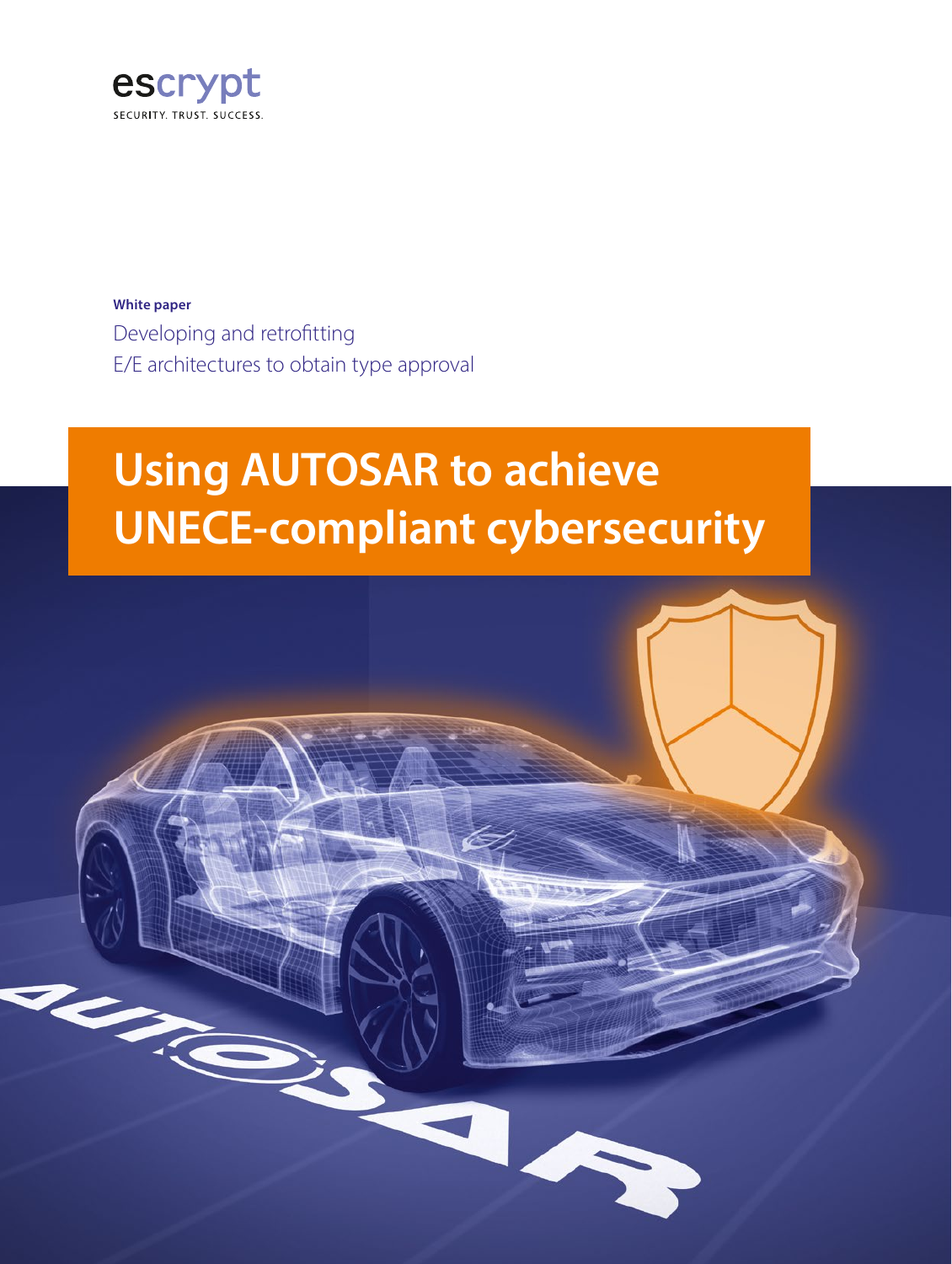Evidence that a vehicle is appropriately protected against cyberattacks will soon be a prerequisite for type approval. One necessary condition for this is proof of an appropriate level of security based on a certified cybersecurity management system (CSMS). During development of the vehicle type, critical elements must be identified and appropriate protective measures implemented. The same applies to existing architectures; by 2024, these must also be retrofitted with appropriate protection to obtain type approval in line with UNECE WP.29.

AUTOSAR can play an important role in building the impetus required to achieve this. AUTOSAR Classic and AUTOSAR Adaptive already offer a range of useful security modules. This white paper shows exactly where, and to what extent, AUTOSAR security modules can be specifically used to implement the mitigations prescribed by Annex 5 of the UN Regulation 155.

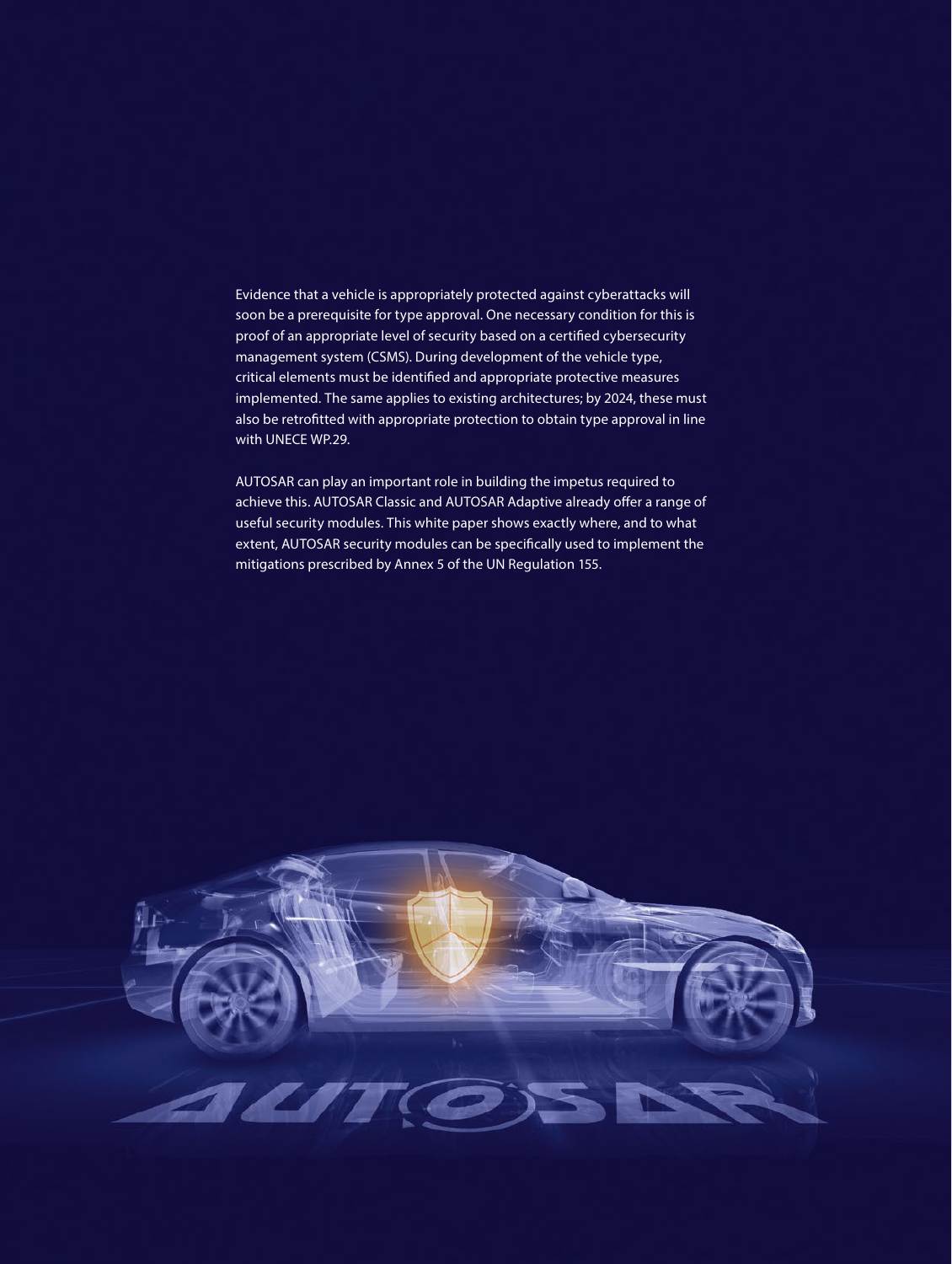# **Table of contents**

| Tight timeframe requires viable implementation strategy                            | 4  |
|------------------------------------------------------------------------------------|----|
| Appropriate, verifiable cybersecurity through development<br>or retrofitting       | 5  |
| AUTOSAR as a key element in creating secure E/E architectures                      | 7  |
| Using AUTOSAR security modules for UNECE-compliant mitigation                      | 9  |
| Summary: Harnessing the potential of AUTOSAR security modules<br>for type approval | 11 |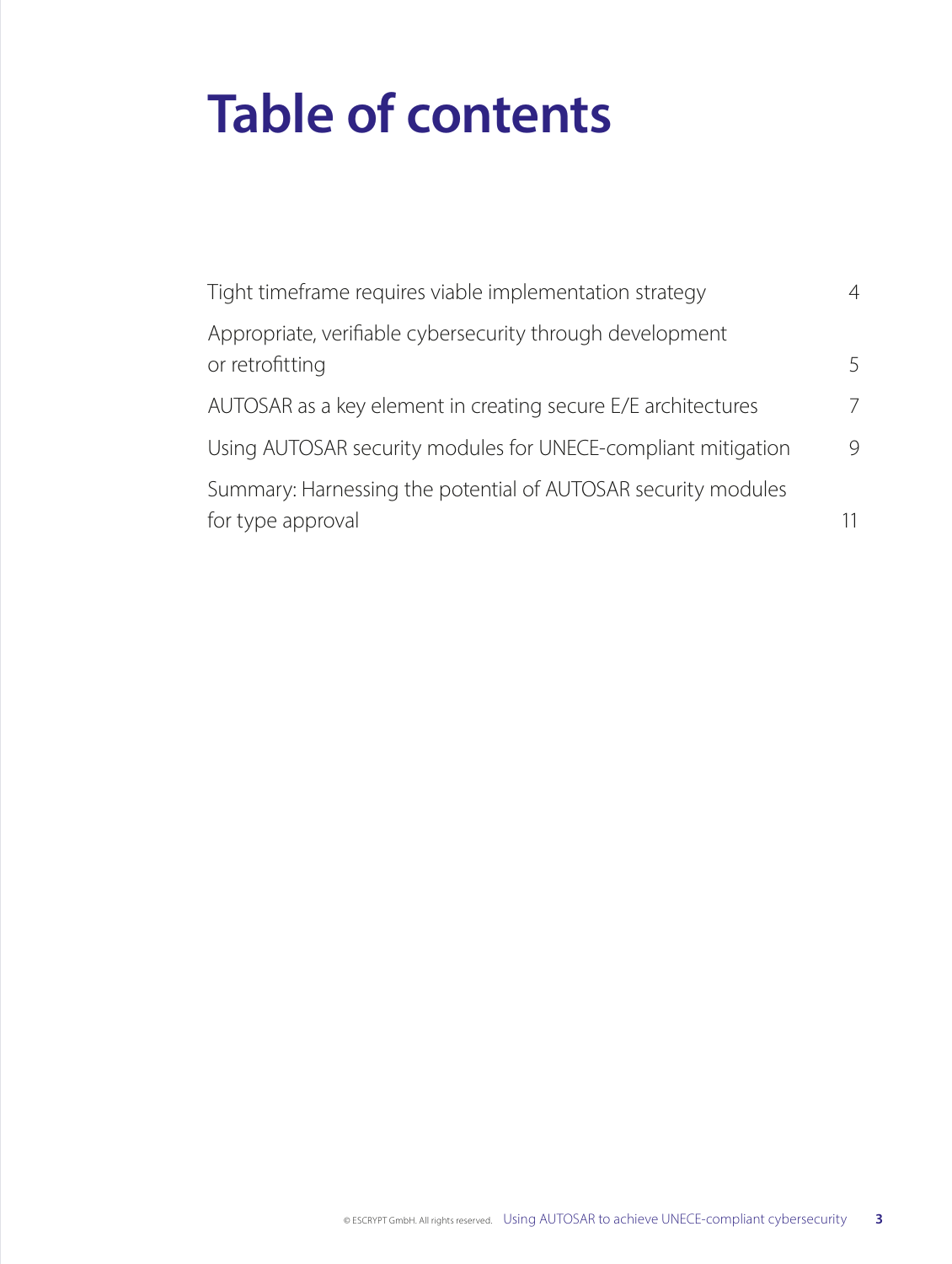# **Tight timeframe requires viable implementation strategy**

With WP.29's adoption of UN Regulations Nos. 155 and 156 in June 2020, the issue of product security has become a key technology in the digitalization strategies pursued by automotive manufacturers and suppliers. In order to continue to obtain approval for their vehicle types in the EU, Japan, and other important markets, OEMs will need to operate a certified cybersecurity management system (CSMS) and demonstrate an appropriate level of IT security for their E/E architectures.

The EU is planning to make these approval requirements mandatory for new vehicle types by July 2022 and to extend them to legacy architectures by July 2024. Japan and Korea are working on similar timeframes (Fig. 1). Accordingly, car manufacturers worldwide – with the involvement of their suppliers – are faced with the task of designing, implementing, and verifying corresponding protective measures for their vehicles [1, 2].



Figure 1: Timeline for UN Regulation No. 155 (UN R155): appropriate cybersecurity will be a mandatory requirement to obtain approval for new vehicle types from July 2022 and for existing architectures from July 2024.

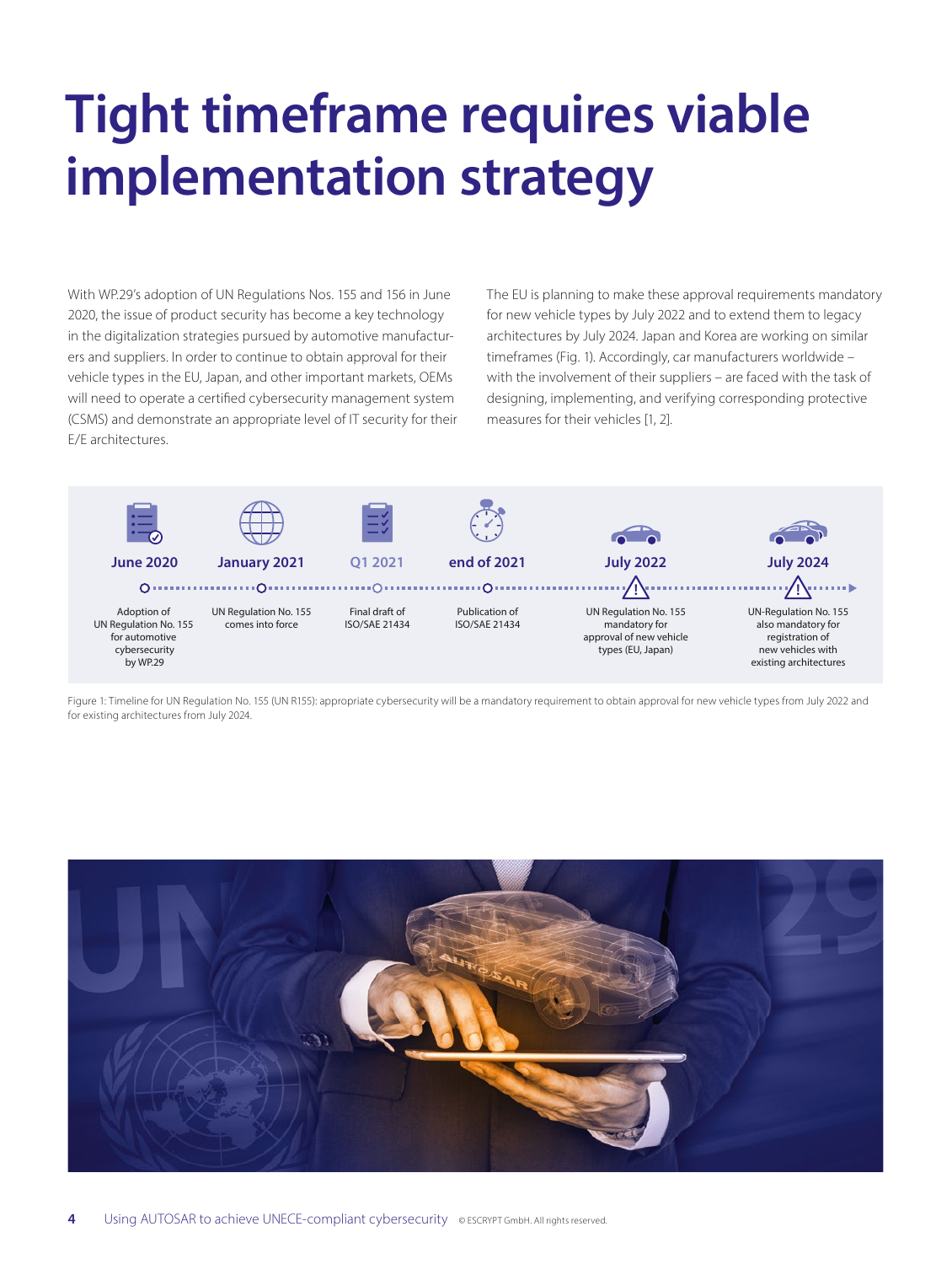# **Appropriate, verifiable cybersecurity through development or retrofitting**

According to UN R 155, OEMs wishing to obtain type approval in the future will have to prove that they applied their CSMS during the development process. Even if the CSMS was not yet operational during development (prior to July 2024), the OEM must demonstrate an appropriate level of security for the vehicle type: in other words, the OEM must identify the vehicle type's critical elements and protect them from previously defined threats with appropriate security measures. Annex 5 of UN R 155 provides guidance here by listing the vulnerabilities and the threats that need to be taken into account (Part A) as well as specifying technical measures for their mitigation (Parts B, C). Accordingly, type approval is most likely to be successful if the OEMs follow a comprehensive and transparent approach that, at the very minimum, answers the following questions [1]:

#### **1. Are all necessary artifacts available to prove that the vehicle type was developed in line with the CSMS/appropriate security measures?**

OEMs must ensure seamless traceability of all the documents that prove the CSMS was applied during development (e.g. risk analyses, IT security concepts, security test specifications, and corresponding test reports). Many of these activities have long since become standard in the automotive industry. The challenge, however, is to deliver complete documentation of the measures taken to ensure the cybersecurity of the vehicle type.

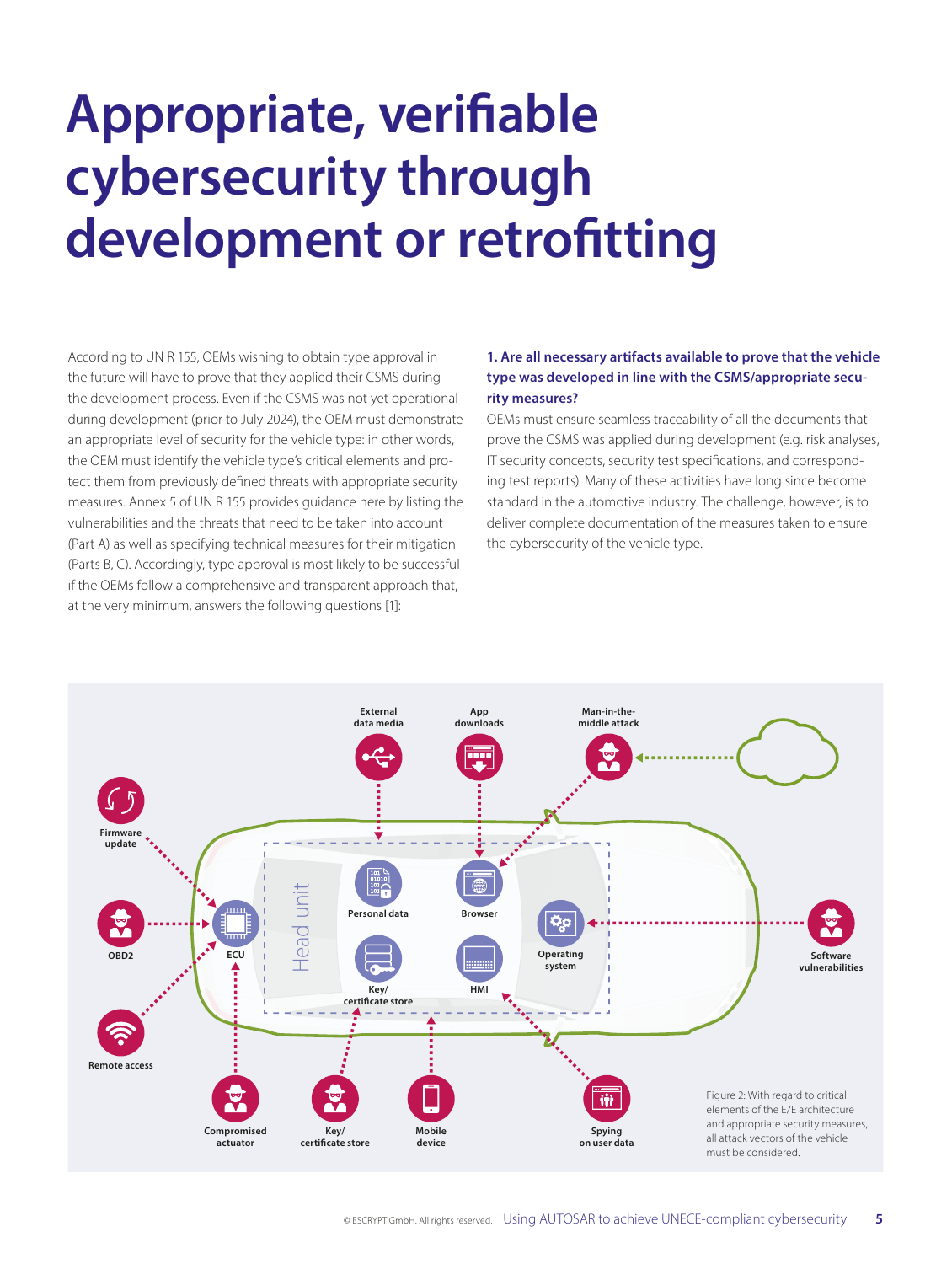For vehicle types developed in line with a CSMS, the required proof and documentation will come straight from the cybersecurity management system. However, the same task must also be carried out for legacy systems from July 2024 onwards: in these cases, it may be necessary to return to a time prior to the introduction of a CSMS when a defined security engineering process was in place.

#### **2. What are the critical elements of the E/E architecture?**

The best way to answer this question is to focus solely on the development and retrofitting of the vehicle type. This will help avoid budget and engineering bottlenecks as the July 2024 deadline approaches. It is also important to remember that the sooner the question of critical security elements is answered in the development cycle, the less rework will ultimately be required. Performing a readiness check before commencing any development/retrofit activity enables intelligent decisions to be made in this respect: applying the right measures at the E/E level (e.g. using AUTOSAR security modules) can reduce the effort required as compared to a purely component-centric approach.

ESCRYPT's vehicle type approval (VTA) readiness assessment systematically identifies potentially critical elements by drawing on examples from the official UN R 155 interpretation document, feedback from technical services, and over a decade of experience in analyzing and designing secure vehicle architectures (Fig. 2). A key part of the readiness assessment is the identification of technical security gaps; this, in turn, paves the way for initial budget estimates, relevant IT security checks, and the prioritization of tasks on the path to type approval.

#### **3. Which technical cybersecurity measures, both at the ECU and E/E level, have been implemented and why are they appropriate – especially with regard to Annex 5?**

The third decisive step toward type approval is to define and implement the necessary technical measures to establish appropriate cybersecurity for the vehicle. Sections 7.3.3 and 7.3.4 of UN R 155 require the vehicle manufacturer to:

- $\blacksquare$  conduct a risk assessment of the vehicle type with regard to the various vehicle systems and their interaction with each other and with external systems, and
- **provide proof of what appropriate protective measures have** been taken to mitigate the identified risks (in light of Annex 5, Parts B and C, and, if necessary, beyond).

Accordingly, during development of the vehicle type, the OEM must implement those IT security components and mechanisms that guarantee appropriate security of the E/E architecture at the time of type approval – both in the architecture's individual systems as well as in how those systems communicate with each other and with the outside world.

This third aspect – the implementation of appropriate security measures in light of Annex 5 – represents a particular challenge for existing architectures, which must be ready to meet mandatory approval requirements as of July 2024. These architectures will potentially require the retrofitting of legacy hardware and software components. In this case, it may prove to be very advantageous if the components include AUTOSAR security modules, because these can be used as levers to minimize the time and cost of retrofits.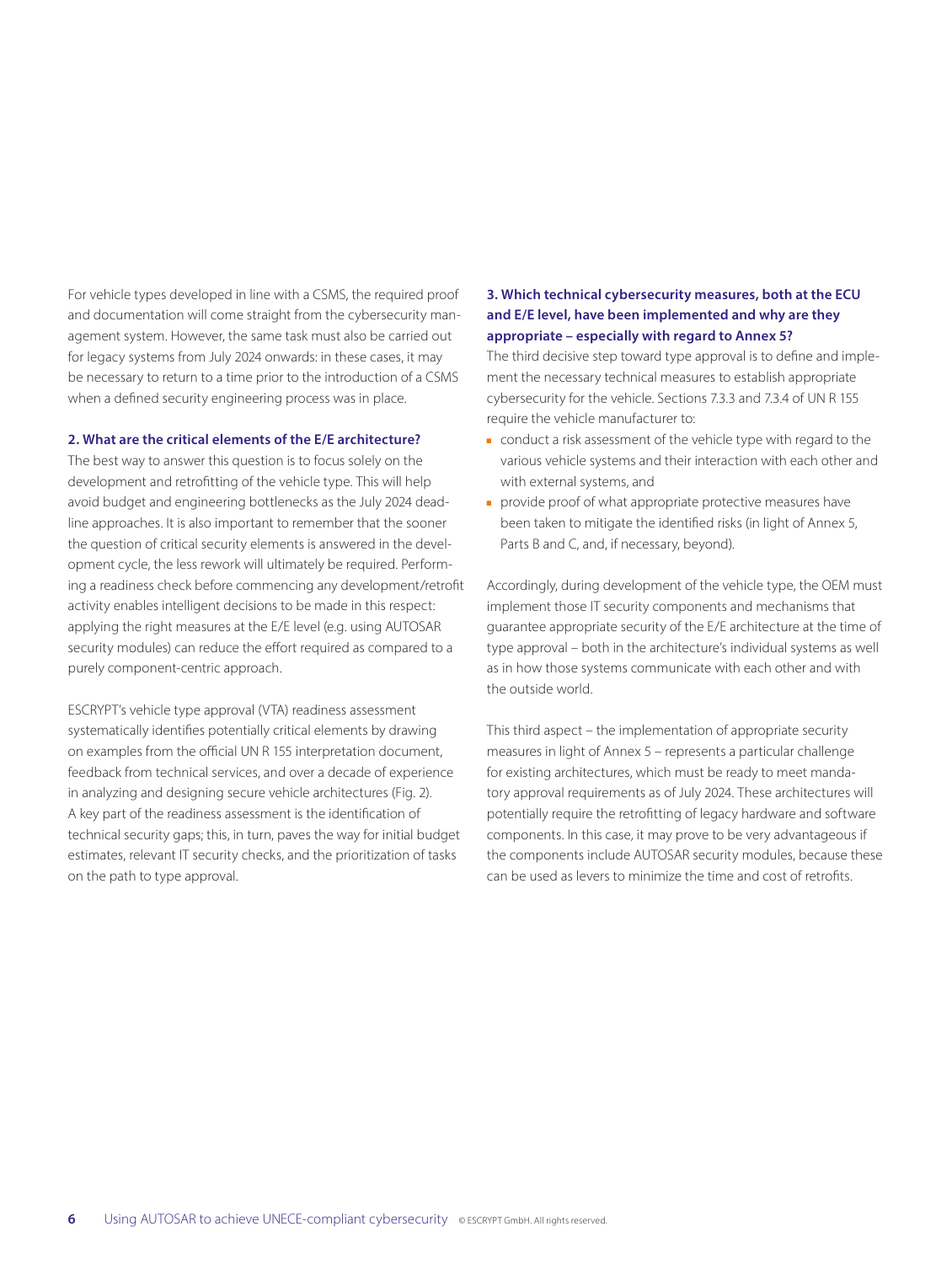## **AUTOSAR as a key element in creating secure E/E architectures**

In view of the growing range of threat scenarios and the increasing number of attack vectors in connected vehicles, UNECE WP.29 makes type approval dependent on whether the threats and security measures listed in Annex 5 of the regulation have been demonstrably taken into account in the vehicle's development. This is a demanding task when viewed simply from a technical perspective – but even more so when the time horizon is so tightly constrained. At the moment, vehicle manufacturers are still in the process of putting in place the necessary organizational and process-related prerequisites in the form of a CSMS – yet they must already start implementing the required mitigating IT security mechanisms in the E/E architecture for new vehicle types that will be ready for approval in less than two years.

But this is only part of the challenge. While new vehicle types can be developed in a manner that allows them to be approved from the outset in line with UNECE requirements and the CSMS, it is also necessary to modernize existing architectures, for which no security processes were originally envisioned under UNECE WP.29, in order to prepare them for type approval from 2024. However, it can sometimes be difficult to retrospectively implement state-of-the-art security for these existing architectures.

#### **AUTOSAR security modules**

An obvious solution is to rely primarily on known technologies and standards. As a widely used, proven software platform for developing E/E architectures, AUTOSAR is the natural means to an end here – not just for developing new architectures, but also for retrofitting existing ones. This is because the standardized specifications in AUTOSAR have long since taken IT security into account. Both AUTOSAR Classic and AUTOSAR Adaptive already have a number of IT security modules. These, in turn, can be translated directly into functional security within the vehicle electrical system architecture and can be specifically employed in the spirit of "security by design" to implement several of the mitigations prescribed by UNECE WP.29 [1, 3, 4]:

#### **E** Crypto stack

In AUTOSAR, the targeted provision of cryptographic keys and certificates is carried out by the crypto stack (crypto API). Irrespective of the crypto implementation, the applications access only the interfaces provided by the crypto stack, thus increasing the portability of applications to different ECUs.

#### **Secure communication**

With secure onboard communication (SecOC), AUTOSAR offers a communication protocol that protects data traffic on standard vehicle buses such as CAN and allows a granular adjustment of security levels. AUTOSAR Adaptive also supports TCP/IP communication via Ethernet using TLS and IPSec, thus facilitating the establishment of secure connections not only within the vehicle, but also with external instances such as the OEM backend.

#### **Secure diagnostics / logging:**

AUTOSAR also monitors authorized access to sensitive data in the vehicle network using the UDS services 0x27 (security access) and 0x29 (authentication). For example, the diagnostic test apparatus gains access to such data only if it has previously carried out a challenge-response communication or authenticated itself using a certificate. In addition, AUTOSAR supports the logging of security-relevant events in the security event memory.

#### **IDENTIFY AND ACCESS management**

The AUTOSAR identity and access management module ensures that only authorized applications gain access to certain critical resources (e.g. sensitive data in the persistent memory, communications channels, cryptographic keys). These access rights can be configured according to the OEMs requirements in AUTOSAR and updated at any time.

#### **E** Intrusion detection

An important component of effective security management throughout the vehicle life cycle is an intrusion detection system (IDS) that detects attacks on the vehicle and reports them to a backend. For this reason, the IDS manager (IdsM) has been integrated into AUTOSAR since the R20-11 release as a crucial control point for a distributed IDS [5].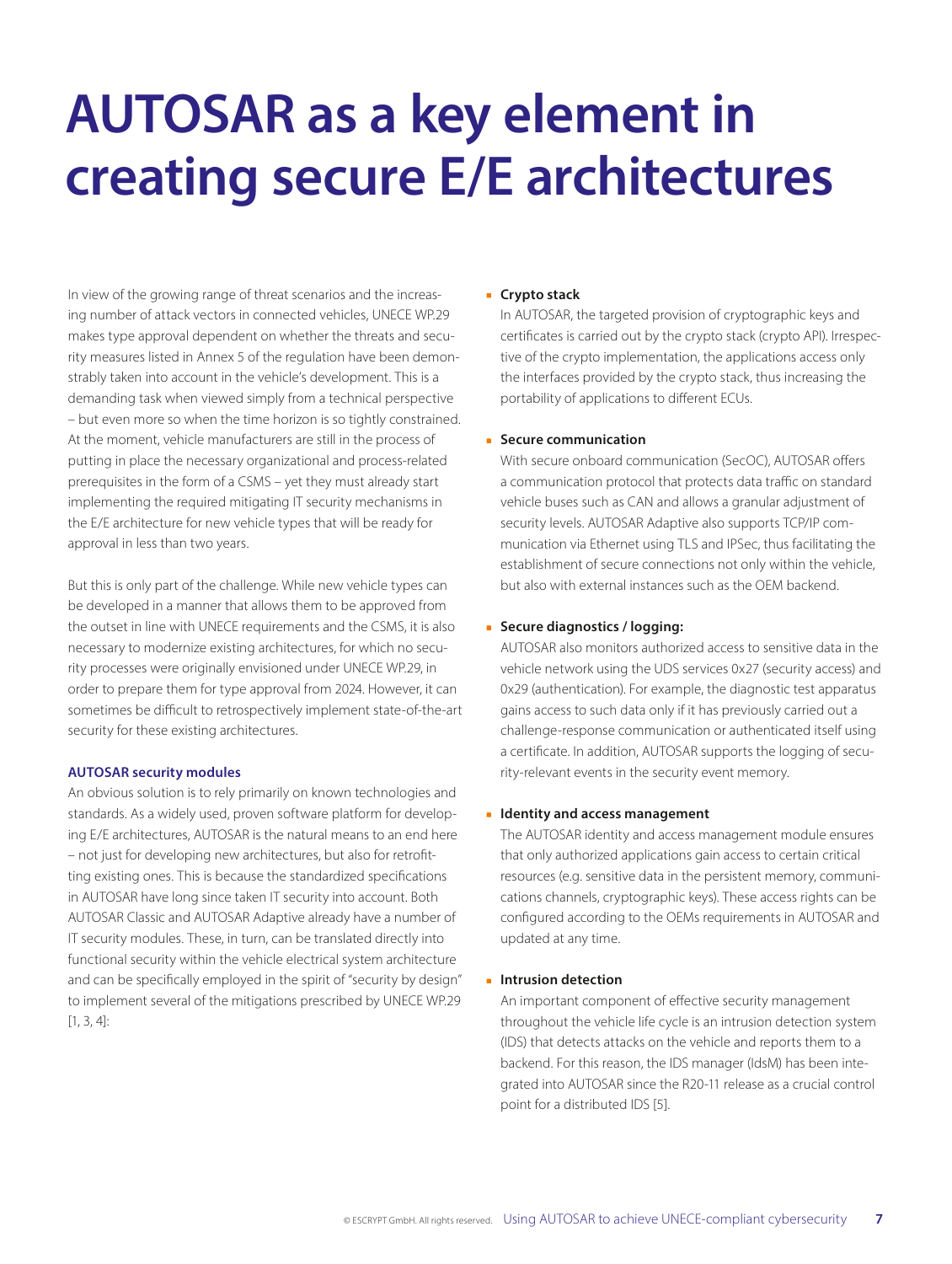#### **Secure updates**

The secure update function in AUTOSAR Adaptive then helps fix any identified vulnerabilities by receiving and processing security updates for individual applications or even for the entire platform. The individual update blobs are signed by the backend, so that only updates from trustworthy sources are executed.

#### **F** Trusted platform

ECU, domain controller (DCU), and vehicle computer (VC) applications must also be verified at regular intervals. This task is conducted by either secure boot or the trusted platform function in AUTOSAR Adaptive, which, as a continuation of the secure boot chain of trust, verifies the integrity of all applications as well as of the platform itself. This ensures that only trusted software is executed.

Most of the AUTOSAR security modules listed above are available for both platforms, Classic and Adaptive, but some are supported only for AUTOSAR Adaptive (Fig. 3). However, the AUTOSAR consortium takes a needs-based approach to driving development in this area. For example, plans are already in place to extend the secure update function to AUTOSAR Classic.

#### **Retrofitting legacy systems using AUTOSAR**

AUTOSAR is therefore very much a method of choice for closing gaps in existing architectures and preparing legacy systems for type approval by implementing and verifying appropriate security measures. In many ECUs based on AUTOSAR Classic, the SecOC module is either already present or can be retrofitted with little effort. This makes it relatively unproblematic to implement secure onboard communication in existing architectures, so that these architectures can continue to be approved in their further developed form.

However, retrofitting existing E/E architectures using AUTOSAR does not work in all cases: unlike SecOC, for example, which has long been an integral part of AUTOSAR in most ECUs, newer security features such as IDS and secure updates cannot be retrofitted as easily, because they are not compatible with earlier versions of AUTOSAR. Nevertheless, AUTOSAR represents a useful cornerstone for the implementation of UNECE-compliant security measures wherever upgrades of existing vehicle systems are possible – and especially when it comes to developing new E/E architectures [1].

|                                          | <b>AUTOSAR</b><br>Classic<br>R20-11 | <b>AUTOSAR</b><br>Adaptive<br>R <sub>20</sub> -11 |  |  |  |
|------------------------------------------|-------------------------------------|---------------------------------------------------|--|--|--|
| Crypto stack                             |                                     |                                                   |  |  |  |
| <b>Secure communication</b>              |                                     |                                                   |  |  |  |
| <b>Secure diagnostics /</b><br>logging   |                                     |                                                   |  |  |  |
| <b>Identity</b> and<br>access management | x                                   |                                                   |  |  |  |
| <b>Intrusion detection</b>               |                                     |                                                   |  |  |  |
| Secure updates                           | ×                                   |                                                   |  |  |  |
| <b>Trusted platform</b>                  |                                     |                                                   |  |  |  |

Figure 3: Security modules in AUTOSAR Classic and Adaptive (last updated November 2020).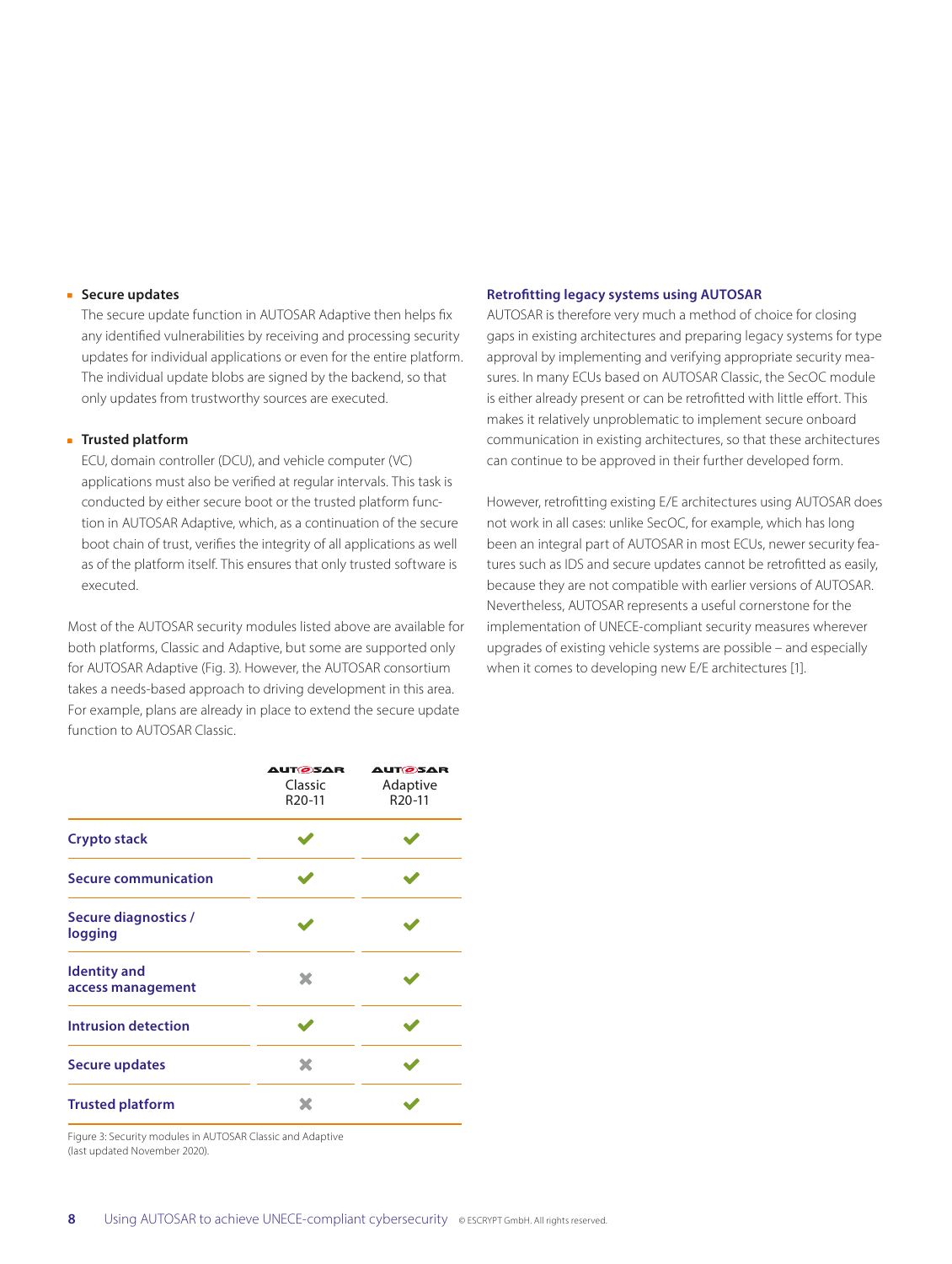## **Using AUTOSAR security modules for UNECE-compliant mitigation**

The question remains at which point, and to what extent, the security features offered by AUTOSAR can specifically help meet the individual requirements of UNECE WP.29 for the cybersecurity of the vehicle type and for the mitigation of vehicle-specific threats (in line with Annex 5, Part B). What is already clear is that the existing AUTOSAR security modules can be applied in different ways, and to varying degrees, to the specific directives of the regulatory text concerning possible vulnerabilities.

A useful next step is therefore to carry out a qualitative rating to demonstrate the different degrees to which each individual AUTOSAR security module can be applied to the individual mitigations listed in Annex 5 of the UNECE regulations (see Fig. 4 "AUTOSAR-UNECE Security Matrix" on page 10). On this basis, a distinction can then be made between the following two types of security module:

- Complementary security module: the AUTOSAR security module provides functions that support mitigation as part of a broader concept.
- **●●**  Constitutive security module: the AUTOSAR security module provides features that accomplish mitigation to a high degree.

#### **Meeting requirements with AUTOSAR modules – two examples**

The table overleaf (Fig. 4, AUTOSAR-UNECE Security Matrix) provides specific information on potential attack vectors and the extent to which AUTOSAR security can be used to achieve type-approvalcompliant protection of the E/E architecture. The following two examples (mitigations postulated in Annex 5, Part B) show how to interpret this table in terms of assigning and classifying AUTOSAR security modules [2]:

#### **M10 – The vehicle shall verify the authenticity and integrity of messages it receives.**

The authenticity and integrity of in-vehicle communication can be verified using the secure communication protocols offered by AUTOSAR. These protocols can be used practically "out of the box" (**●●**), though they must, of course, be configured correctly [6]. Secure communication also depends on cryptographic keys and primitives, both of which are provided by the AUTOSAR crypto stack, which thus provides additional support for this use case (**●**).

**M18 – Measures shall be implemented for defining and controlling user roles and access privileges, based on the principle of least access privilege.**

User authentication and authorization can be implemented on two different levels with AUTOSAR: the AUTOSAR secure diagnostics module can be used to authenticate access through the diagnostic tester (**●**), while the identity & access management module restricts the access of user-exposed applications to critical resources (**●**). In this example, however, the two AUTOSAR modules cover only partial aspects; they do not by any means guarantee control of all possible and conceivable forms of user access to the vehicle. As such, they do not fully meet the requirement, but are still suitable for supporting mitigation.

#### **AUTOSAR security as part of the solution**

Once again, it is important to bear in mind in this context that, as middleware, AUTOSAR provides services that can be used by a wide variety of applications. Conversely, this means that even though AUTOSAR features can be used in various ways in the vehicle architecture, they do not always target the exact use case that is needed to meet a specific requirement. Nonetheless, two important conclusions on AUTOSAR security modules can be drawn from the table in Figure 4:

- **AUTOSAR provides one or more modules that can support the** respective technical solution for almost every mitigation required under UN R155.
- $\blacksquare$  For a considerable number of these mitigations, AUTOSAR even offers functions that can be used to meet the requirements to a large extent.

In short, AUTOSAR delivers on its promise, and its diverse security modules are fundamentally suited to addressing all mitigations required by the UNECE regulations. The degree to which they contribute to meeting UNECE cybersecurity requirements as a prerequisite for type approval – i.e. whether they meet these requirements fully or only partially – is more nuanced. In other words, AUTOSAR can certainly be an important part of the solution, but does not by itself provide the full answer. To achieve holistic vehicle security, security concepts must be developed for all mitigations – and these concepts will include both AUTOSAR modules and additional security systems such as hardware security modules (HSMs).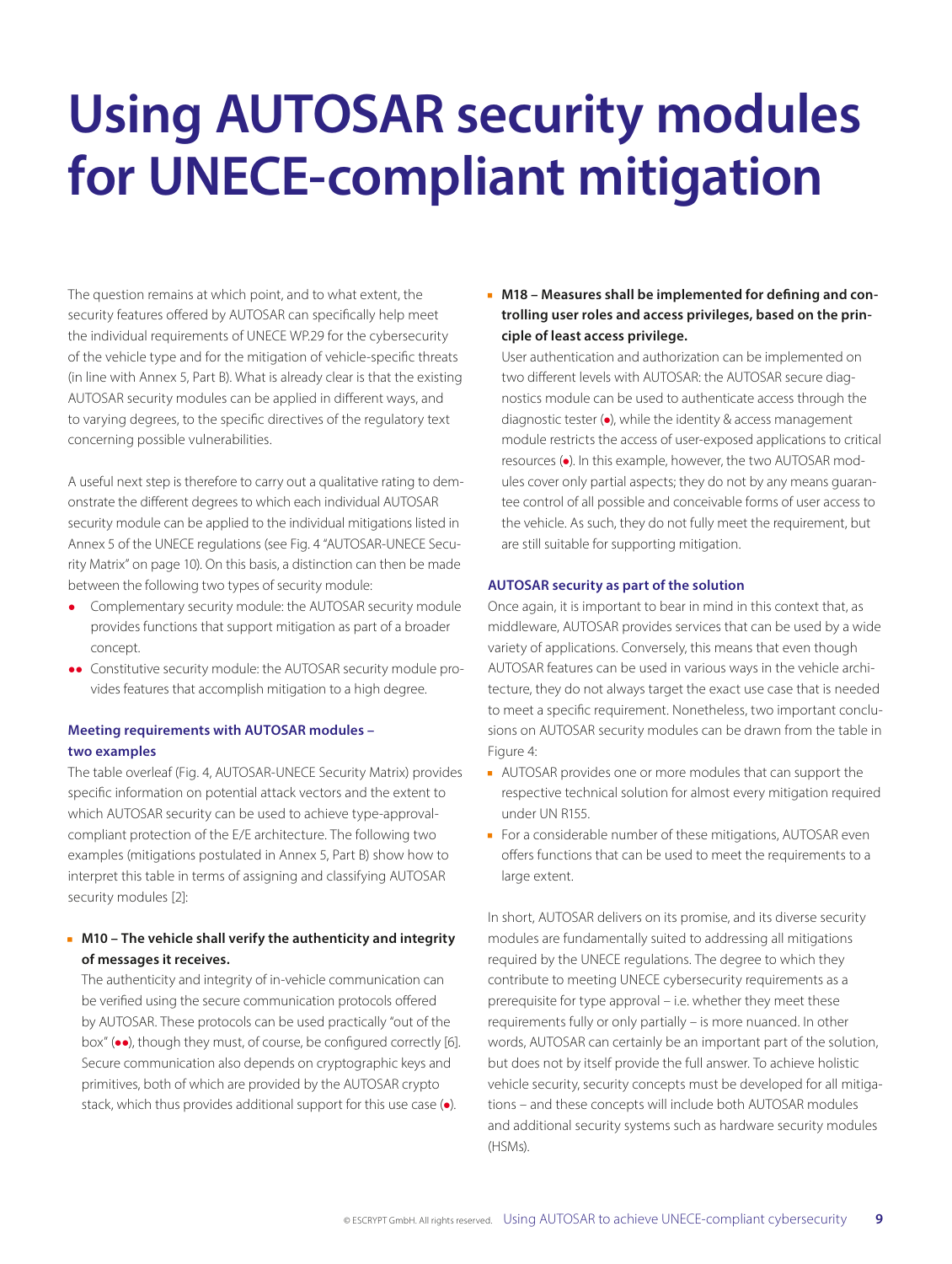### **AUTOSAR-UNECE security matrix**

| <b>AUTOSAR</b>                                                                                                                                                                                                                          | Secure communication                                                                                           | Secure diagnostics/logging | Identity & access mgmt. | Intrusion detection system |                |                  |  |
|-----------------------------------------------------------------------------------------------------------------------------------------------------------------------------------------------------------------------------------------|----------------------------------------------------------------------------------------------------------------|----------------------------|-------------------------|----------------------------|----------------|------------------|--|
| <b>Measures to be taken into account</b><br>according to Annex 5 of UN Regulation No. 155                                                                                                                                               | Crypto stack                                                                                                   |                            |                         |                            | Secure updates | Trusted platform |  |
| M3 Security controls shall be applied to back-end systems. Where<br>back-end servers are critical to the provision of services, there are<br>recovery measures in case of system outage.                                                | Outside the scope of the AUTOSAR application -<br>mitigates threats outside the vehicle                        |                            |                         |                            |                |                  |  |
| M6 Systems shall implement security by design to minimize risks.                                                                                                                                                                        |                                                                                                                |                            |                         |                            |                |                  |  |
| M7 Access control techniques and designs shall be applied to<br>protect system data/code.                                                                                                                                               |                                                                                                                |                            |                         |                            |                |                  |  |
| M8 Through system design and access control, it should not be<br>possible for unauthorized personnel to access personal or<br>system-critical data.                                                                                     |                                                                                                                |                            |                         |                            |                |                  |  |
| M9 Measures shall be employed to prevent and detect unauthorized<br>access.                                                                                                                                                             |                                                                                                                |                            |                         |                            |                |                  |  |
| M10 The vehicle shall verify the authenticity and integrity of<br>messages it receives.                                                                                                                                                 |                                                                                                                |                            |                         |                            |                |                  |  |
| M11 Security controls shall be implemented for storing<br>cryptographic keys.                                                                                                                                                           |                                                                                                                |                            |                         |                            |                |                  |  |
| M12 Confidential data transmitted to or from the vehicle shall be<br>protected.                                                                                                                                                         |                                                                                                                |                            |                         |                            |                |                  |  |
| M13 Measures to detect and recover from a denial of service attack<br>shall be employed.                                                                                                                                                |                                                                                                                |                            |                         |                            |                |                  |  |
| M14 Measures to protect systems against embedded viruses/<br>malware should be considered.                                                                                                                                              |                                                                                                                |                            |                         |                            |                |                  |  |
| M15 Measures to detect malicious internal messages or activity<br>should be considered.                                                                                                                                                 |                                                                                                                |                            |                         |                            |                |                  |  |
| M16 Secure software update procedures shall be employed.                                                                                                                                                                                |                                                                                                                |                            |                         |                            |                |                  |  |
| M18 Measures shall be implemented for defining and controlling<br>user roles and access privileges, based on the principle of least<br>access privilege.                                                                                |                                                                                                                |                            |                         |                            |                |                  |  |
| M19 Organizations shall ensure security procedures are defined and<br>followed including logging of actions and access related to the<br>management of the security functions.                                                          |                                                                                                                |                            |                         |                            |                |                  |  |
| M20 Security controls shall be applied to systems that have remote<br>access.                                                                                                                                                           |                                                                                                                |                            |                         |                            |                |                  |  |
| M21 Software shall be security assessed, authenticated and integrity<br>protected. security controls shall be applied to minimize the<br>risk from third-party software that is intended or foreseeable to<br>be hosted on the vehicle. |                                                                                                                |                            |                         |                            |                |                  |  |
| M22 Security controls shall be applied to external interfaces.                                                                                                                                                                          | $\bullet$                                                                                                      |                            | $\bullet\bullet^*$      |                            |                |                  |  |
| M23 Cybersecurity best practices for software and hardware<br>development shall be followed.                                                                                                                                            | Beyond the scope of application from a software perspective,<br>but AUTOSAR offers quidelines on secure coding |                            |                         |                            |                |                  |  |
| M24 Best practices for the protection of data integrity and<br>confidentiality shall be followed for storing personal data.                                                                                                             |                                                                                                                |                            |                         | $(\bullet)^{**}$           |                |                  |  |

\* Applies only to "Threat T18.3" (diagnostic interfaces)

\*\* Roles/rights management through IAM planned but not yet implemented

#### **Rating**

**●** AUTOSAR provides features that can be used to implement mitigation as part of a broader concept

**●●** AUTOSAR provides features that implement mitigation to a large extent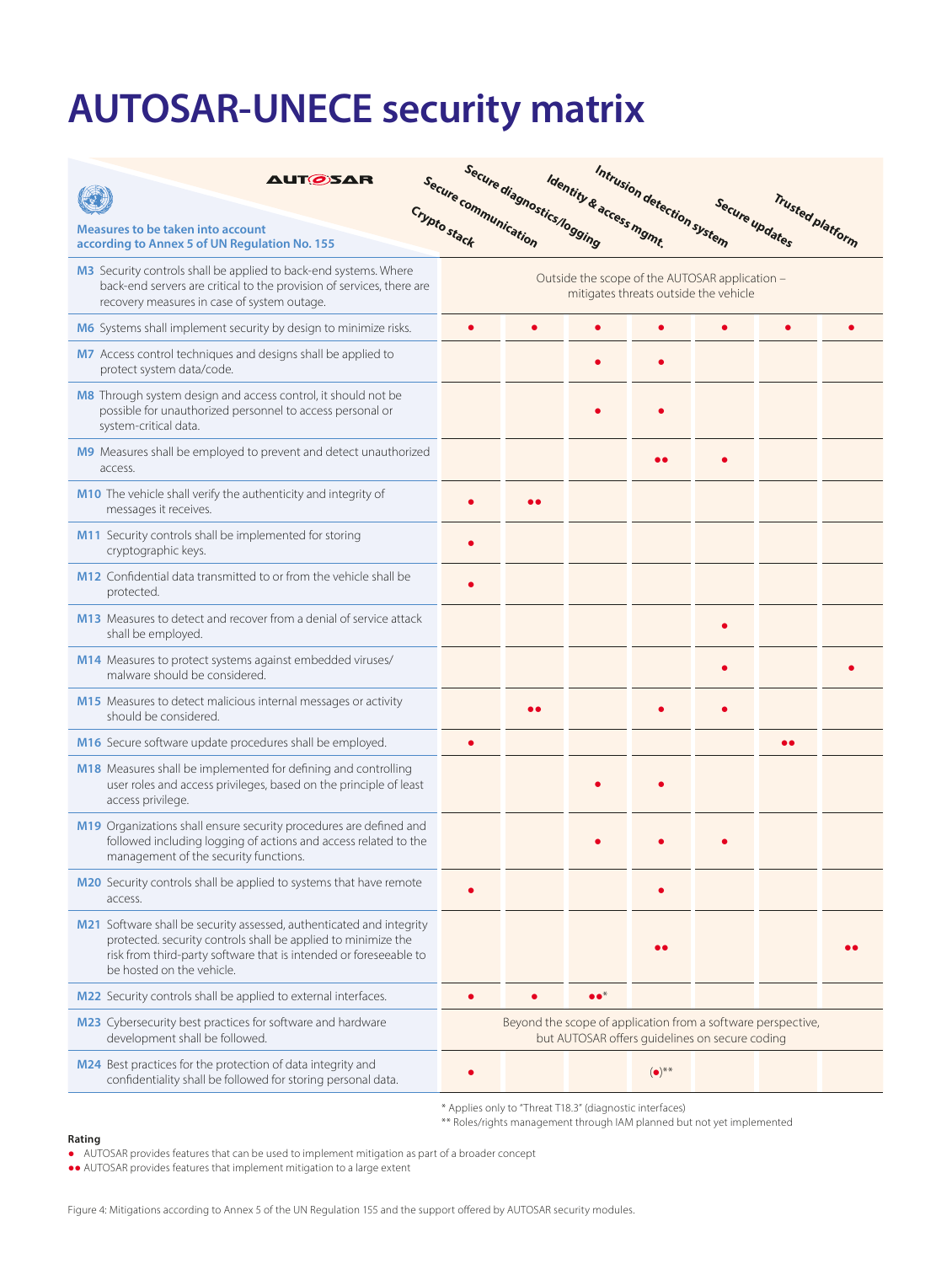# **Summary: Harnessing the potential of AUTOSAR security modules for type approval**

Very soon, OEMs, together with their suppliers, will have to demonstrate that their type approval processes and measures ensure appropriate security in the vehicle. This means vehicle manufacturers must make use of a certified cybersecurity management system (CSMS) during development of the vehicle type. Even now – while they are still in the process of establishing their cybersecurity management system – they must incorporate mitigating security mechanisms in line with UNECE requirements into the development of their E/E architectures.

The UNECE requirements are not only mandatory for the development of new vehicle types, but will also be extended to existing architectures as of mid-2024. Retrofitting legacy systems may actually be the greater challenge here. But, regardless of whether a project involves new development or retrofitting, the key steps toward appropriate cybersecurity as a prerequisite for type approval are complete documentation, the identification of critical elements, and the systematic implementation of security measures in line with Annex 5 of the UN Regulation 155.

In this context, AUTOSAR can be a useful anchor and an effective lever. This is because AUTOSAR already provides a whole range of security components that address, to varying degrees, the specific mitigations that must be taken into account under UN R155. It therefore makes sense to explicitly consider AUTOSAR security modules at appropriate points within the CSMS and to include them in the implementation of UNECE-compliant automotive cybersecurity. By successfully exploiting the inherent potential of existing AUTOSAR security components to address the threats and mitigations specified in the UNECE regulations, manufacturers and suppliers may save time time and cut costs on the path toward creating an E/E architecture that is secure enough for type approval.

This turns AUTOSAR into a key factor in providing vehicles with sufficient protection to obtain approval. However, effective holistic automotive security, as required by UNECE WP.29, will ultimately have to extend beyond AUTOSAR – from the hardware security module (HSM) in the microcontroller and the vehicle's internal network to the OEM backend or vehicle security operations center (V-SOC), as well as along the entire supply chain and throughout the vehicle life cycle.

#### **References**

[1] Moritz Minzlaff et al. UNECE wish meets AUTOSAR reality: Appropriate cybersecurity as a prerequisite for type approval. Elektronik automotive, November 2020.

[2] UNECE World Forum for Harmonization of Vehicle Regulations: Proposal for a new UN Regulation on uniform provisions concerning the approval of vehicles with regards to cyber security and cyber security management system. Available at: http://www.unece.org/fileadmin/DAM/trans/doc/2020/wp29grva/ECE-TRANS-WP29-2020-079-Revised.pdf [3] Michael Schneider et al. AUTOSAR Adaptive: Cybersecurity included Elektronik automotive, December 2020.

[4] AUTOSAR Release R20-11. You can find the latest information and specifications at: https://www.autosar.org/standards/

[5] Jan Holle et al. Automotive cybersecurity – Efficient risk management for the entire life cycle of vehicles ATZelektronik, November 2020.

[6] Michael Schneider, Alexandre Berthold. AUTOSAR Security: A holistic approach Whitepaper ESCRYPT, October 2019.